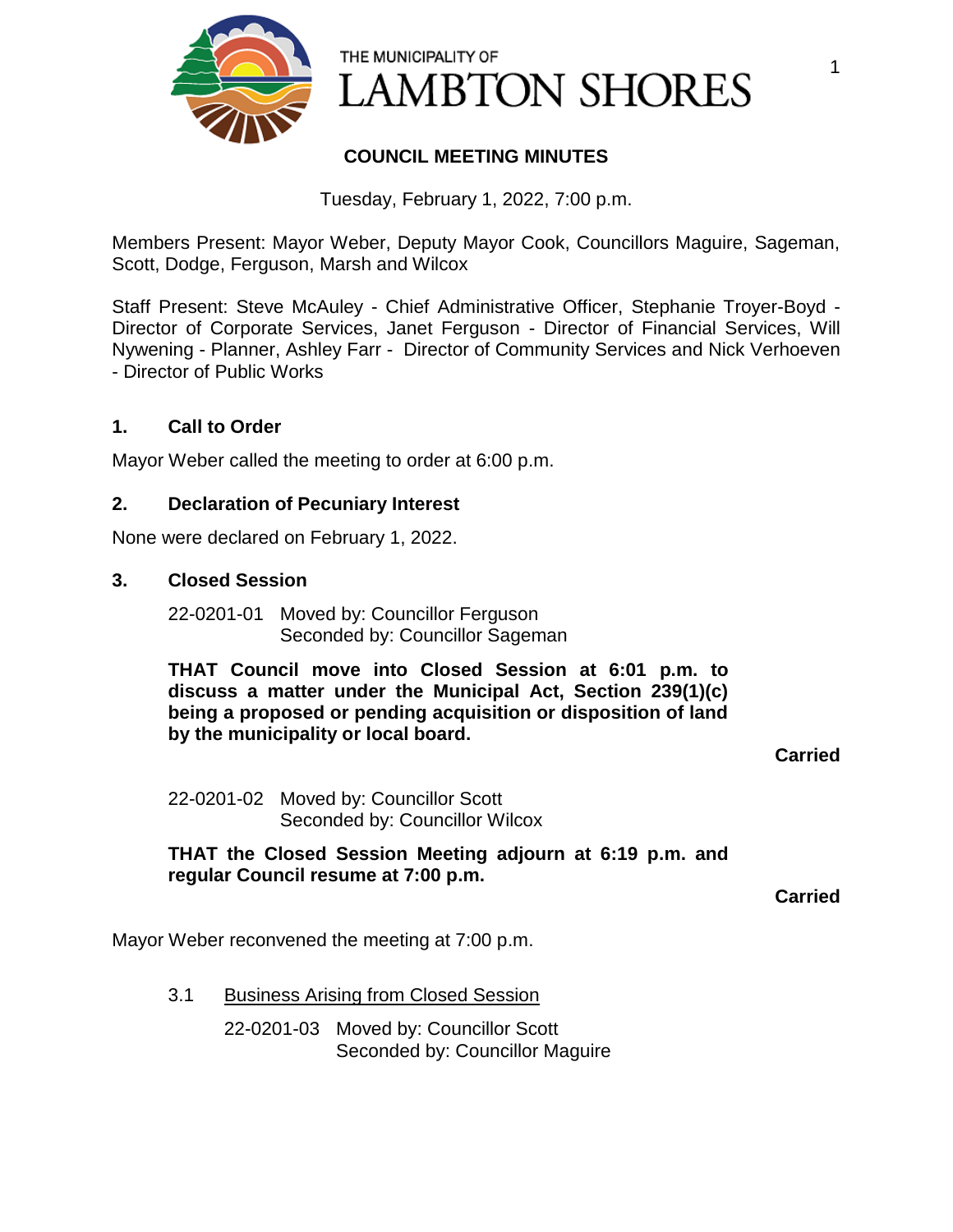**THAT the disposition of Part 1 on RP 25R11144 abutting property known municipally as 10031 Nipigon Street be approved at a price of \$ 3,750; and THAT the Mayor and Clerk be authorized to execute any documents relating to the sale of Part 1 on RP 25R11144. Carried** 22-0201-04 Moved by: Councillor Wilcox Seconded by: Councillor Sageman **THAT the offer of compensation to the owners of 8167 Ravenswood Line for an easement and works required for the storm sewer realignment be approved. Carried 4. Approval of Agenda** 22-0201-05 Moved by: Councillor Scott Seconded by: Councillor Maguire **THAT the February 1, 2022 Council Meeting Agenda be approved as presented. Carried 5. Adoption of Minutes of Previous Council Meeting** 22-0201-06 Moved by: Councillor Ferguson Seconded by: Deputy Mayor Cook **THAT the minutes of the January 11, 2022 Council Meeting be adopted as presented. Carried 6. Councillor Reports** Members of Council reported on items of interest to the community. **7. Statutory Public Meetings** There were no Public Meetings scheduled on February 1, 2022. **8. Presentations** There were no Presentations scheduled on February 1, 2022.

# **9. Delegations**

There were no delegations scheduled on February 1, 2022.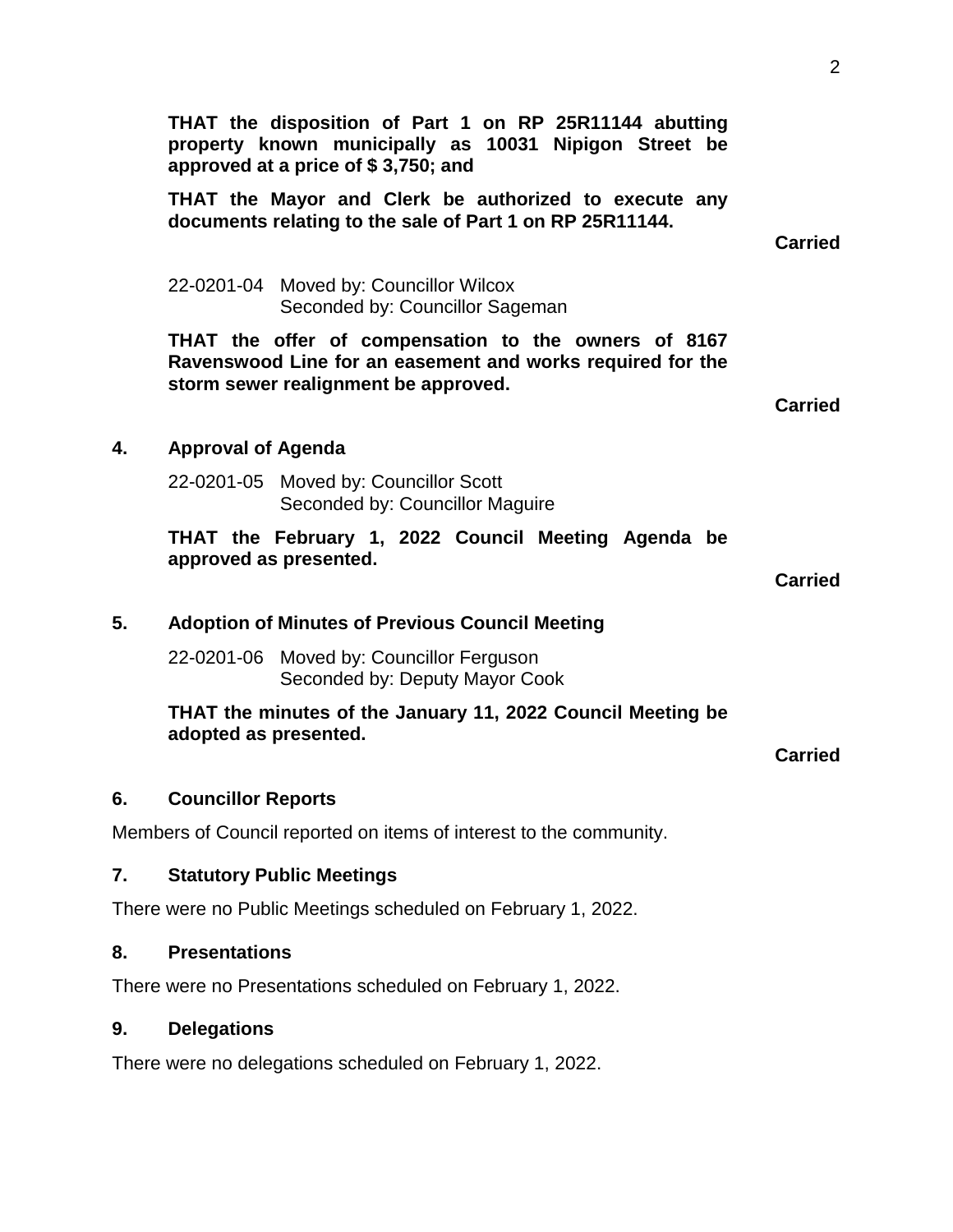#### **10. Consideration of Correspondence, Petitions, Committee Minutes and Staff Reports**

10.1 2022 ROMA Conference Delegation Presentation

22-0201-07 Moved by: Councillor Sageman Seconded by: Councillor Wilcox

**THAT Item 10.1 of the Agenda regarding the 2022 ROMA Conference delegation be received.**

**Carried**

#### 10.2 Report PL 01-2022 - Temporary Use Agreement - Karl and June Elliott

22-0201-08 Moved by: Councillor Scott Seconded by: Councillor Wilcox

**THAT Report PL 01-2022 relating to a request to temporarily have two dwellings on a property be received; and** 

**THAT the request by Karl and June Elliott, to permit the occupancy of an existing dwelling during the construction of a new single detached dwelling on lands known as 2 Allen Street, Thedford, be approved; and**

**THAT By-Law 07 of 2022 to authorize execution of an agreement with Karl and June Elliott be approved.**

**Carried**

10.3 Report PL 02-2022 - Site Plan Amendment Application - Widder Station Golf & Country Club Inc.

22-0201-09 Moved by: Councillor Dodge Seconded by: Councillor Scott

**THAT Report PL 02-2022 being a report respecting a Site Plan Amendment Application for Widder Station Golf & Country Club at 8395 Decker Road, Thedford be received;** 

**THAT the Site Plan Agreement between the Corporation of the Municipality of Lambton Shores and Widder Station Golf & Country Club Inc. be approved; and**

**THAT By-Law 06 of 2022 be approved to execute a Site Plan Agreement between the Corporation of the Municipality of Lambton Shores and Widder Station Golf & Country Club Inc. for lands known as 8395 Decker Road, Thedford.**

**Carried**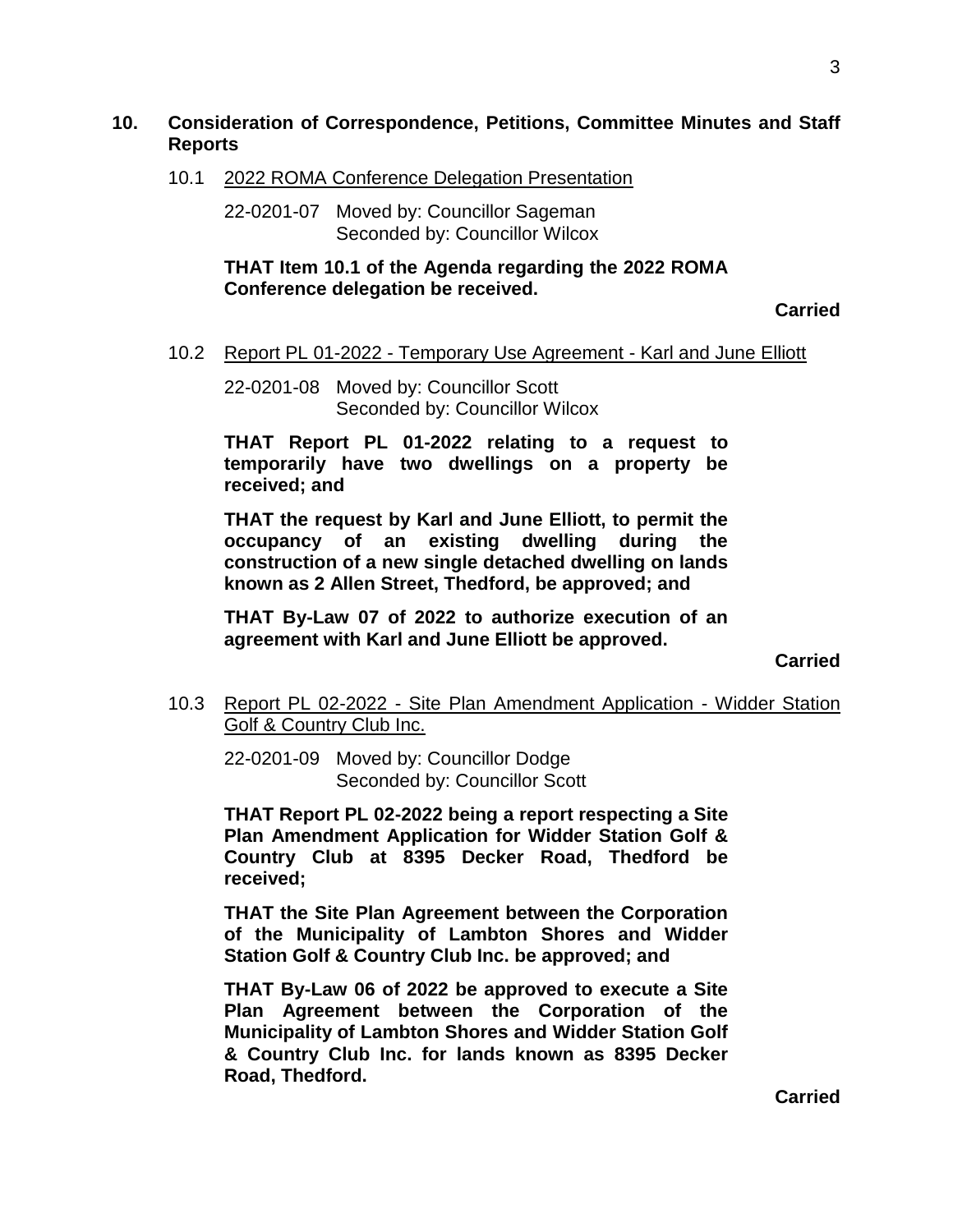10.4 Report DCS 05-2022 - Centre Ipperwash Community Association

22-0201-10 Moved by: Deputy Mayor Cook Seconded by: Councillor Sageman

**THAT Report DCS 05-2022 regarding the "Centre Ipperwash Community Association" be received; and** 

**THAT costs associated with installation of a crosswalk on East Parkway Drive and speed limit signage be deferred to budget discussions.** 

**Carried**

10.5 Report TR 02-2022 - Audit Questionnaire

22-0201-11 Moved by: Councillor Scott Seconded by: Councillor Sageman

**THAT Report TR 02-2022 regarding the Audit Questionnaire be received; and**

**THAT the municipal auditor be informed that Council is aware of the Municipality's administrative fiscal management processes and have no suspicion or knowledge of fraud and error.**

**Carried**

10.6 Report CL 03-2022 - 2022 Municipal Election Update

22-0201-12 Moved by: Councillor Marsh Seconded by: Councillor Ferguson

**THAT the 2022 Municipal Election Update report be received for information.**

**Carried**

10.7 Report CL 04-2022 - Restricted Acts after Nomination Day

22-0201-13 Moved by: Deputy Mayor Cook Seconded by: Councillor Sageman

#### **THAT the Restricted Acts after Nomination Day Report CL 04-2022 be received for information.**

**Carried**

10.8 Report CL 06-2022 - Request to Purchase Municipal Property

22-0201-14 Moved by: Councillor Wilcox Seconded by: Councillor Sageman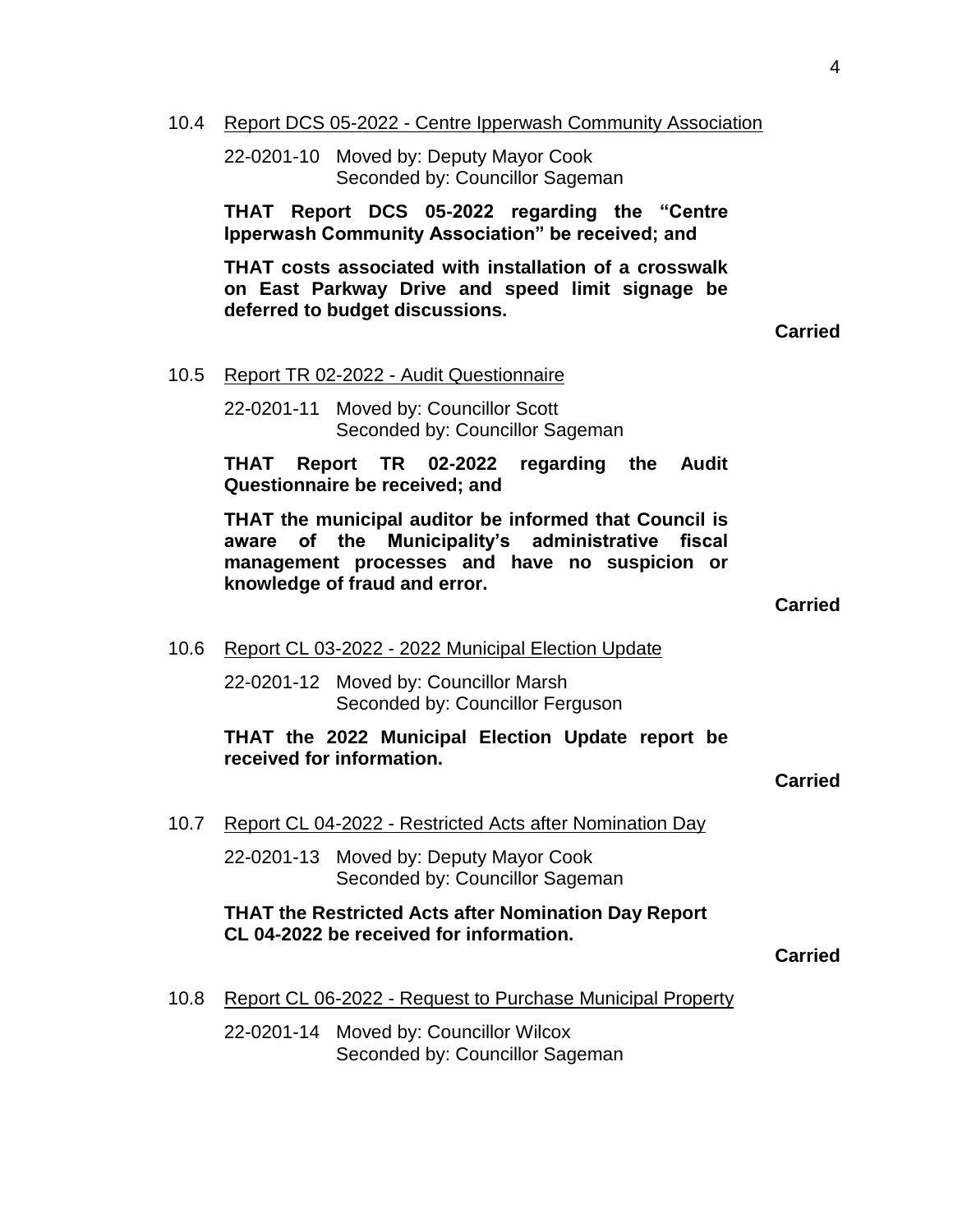**THAT Report CL 06-2022 – Request to Purchase Municipal Property be received; and**

**THAT the landlocked parcel of land described as Parts 2 & 3 Plan 25R6182 be declared surplus to the needs of the municipality; and**

**THAT land described as Parts 2 & 3 Plan 25R6182 be sold directly to the abutting landowner(s) in accordance with Section 4(iv) of Policy #43 – Sale and Other Disposition of Land.**

**Carried**

10.9 Report CL 07-2022 - Request to Purchase Municipal Property – Parkinson **Street** 22-0201-15 Moved by: Deputy Mayor Cook

Seconded by: Councillor Ferguson

**THAT Report CL 06-2022 – Request to Purchase Municipal Property be received; and** 

**THAT Part of Parkinson Street, Plan 17, more particularly described as follows:**

**COMMENCING at the intersection of the easterly limit of Poplar Avenue and the northerly limit of Parkinson Street shown on Registered Plan 17;**

**THENCE north sixty-two degrees fifty-three minutes east (N62 degrees 53'E) along the northwesterly limit of Parkinson Street as shown on Registered Plan 17, a distance of one hundred and eighty-six point zero five feet (186.05');**

**THENCE south forty-five degrees twenty-seven minutes east (S45 degrees 27'E) a distance of twenty-nine point three one feet (29.31') to the north westerly limit of Parkinson Street as shown on Registered Plan 36;**

**THENCE south sixty-two degrees fifty-three minutes west (S62 degrees 53'W) along the northwesterly limit of Parkinson Street as shown on Registered Plan 36 a distance of two hundred point seven two feet (200.72') to the intersection with the southerly production of the Easterly limit of Poplar Avenue;**

**THENCE north sixteen degrees zero two minutes west (N 16 degrees 02"W) along the aforesaid southerly production of the easterly limit of Poplar Avenue, a distance of twenty-eight point three five feet (28.35") to**